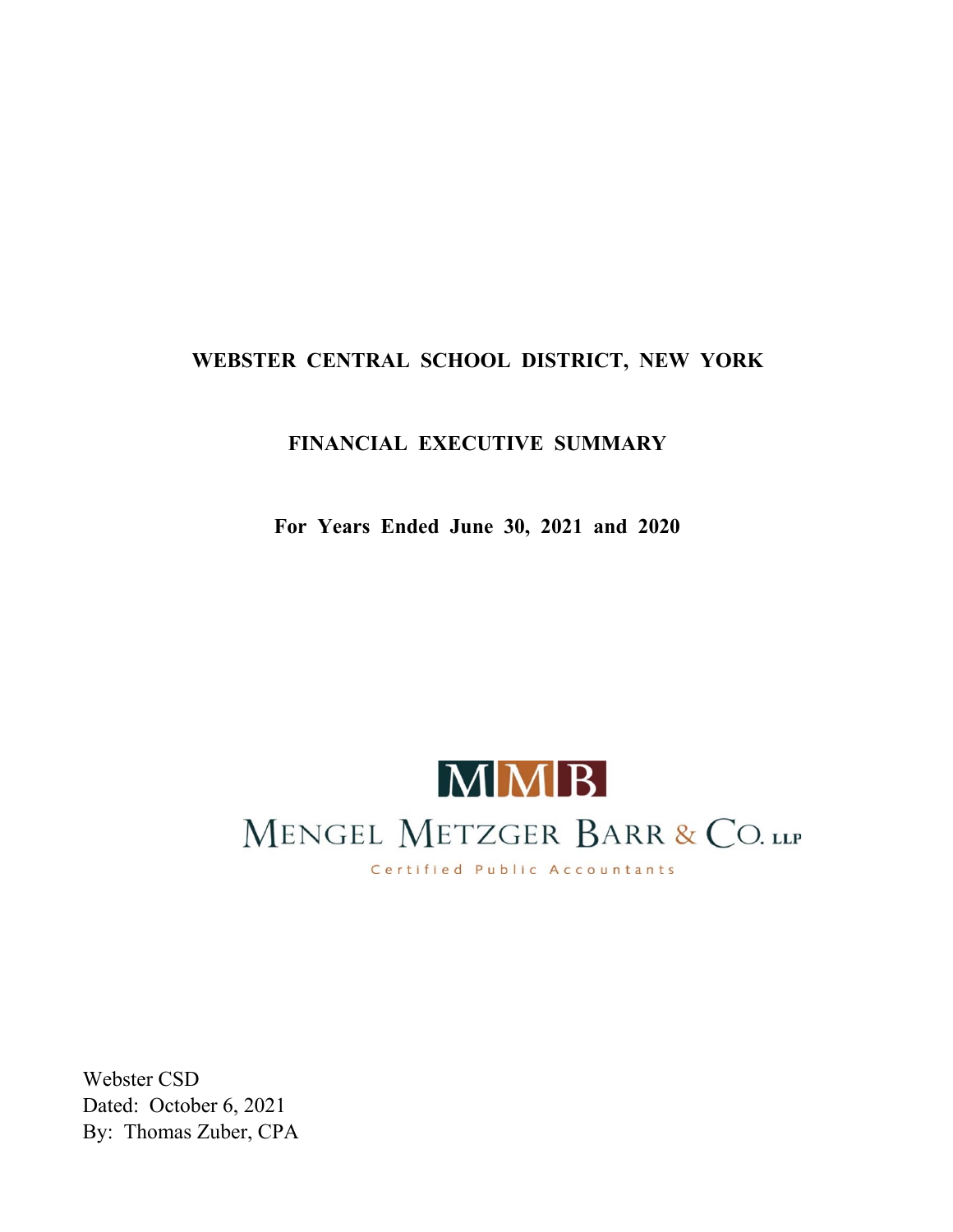## **T A B L E O F C O N T E N T S**

| General Fund - Summarized Balance Sheet | 1              |
|-----------------------------------------|----------------|
| Reserve Analysis                        | 2              |
| General Fund - Revenue Summary          | $\mathfrak{Z}$ |
| General Fund - Expenditure Summary      | $\overline{4}$ |
| Summary of Other Funds                  | 5 <sup>5</sup> |
| Other Items Reported In Your Audit      | 6              |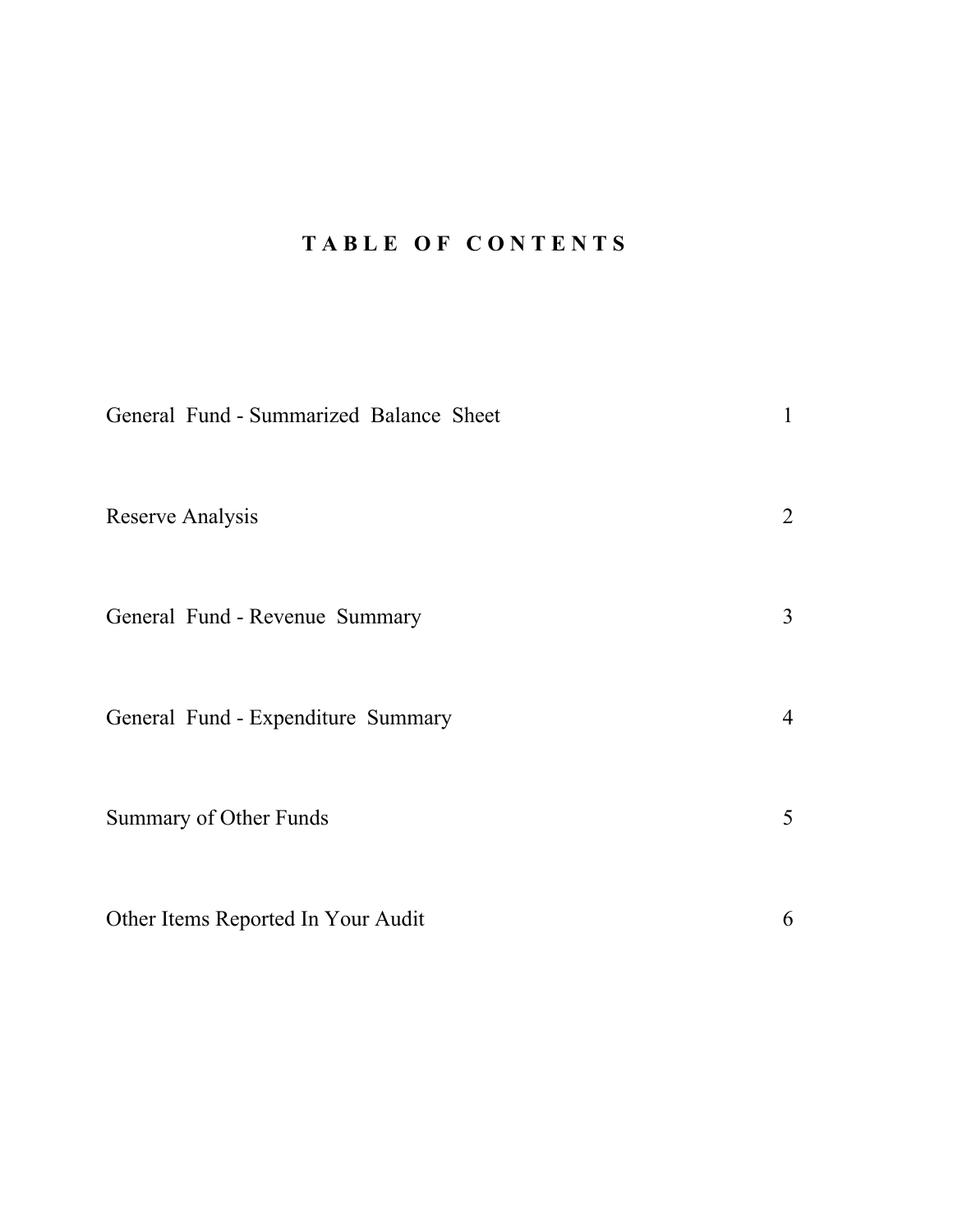# **General Fund - Summarized Balance Sheet WEBSTER CENTRAL SCHOOL DISTRICT, NEW YORK**

## **June 30, 2021 and 2020**

| <b>Assets:</b>                            |                           | 2021       |               | 2020       |                           | <b>Variance</b> |
|-------------------------------------------|---------------------------|------------|---------------|------------|---------------------------|-----------------|
| Cash                                      | \$                        | 36,850,123 | $\mathbb{S}$  | 30,343,655 | $\mathbb{S}$              | 6,506,468       |
| Receivables                               |                           | 9,077,378  |               | 11,671,183 |                           | (2,593,805)     |
| Due from other funds                      |                           | 9,607,416  |               | 34,989,318 |                           | (25,381,902)    |
| <b>Total Assets</b>                       | $\boldsymbol{\mathsf{S}}$ | 55,534,917 | $\mathbb S$   | 77,004,156 | \$                        | (21, 469, 239)  |
| <b>Liabilities:</b>                       |                           |            |               |            |                           |                 |
| Accounts payable                          | $\boldsymbol{\mathsf{S}}$ | 1,623,331  | \$            | 2,462,347  | \$                        | (839, 016)      |
| <b>Accrued liabilities</b>                |                           | 580,018    |               | 1,862,401  |                           | (1,282,383)     |
| Due to other funds                        |                           | 3,990,336  |               | 32,072,144 |                           | (28,081,808)    |
| Due retirement systems                    |                           | 7,825,448  |               | 6,912,190  |                           | 913,258         |
| Other liabilities                         |                           | 2,412,496  |               |            |                           | 2,412,496       |
| Unearned revenues                         |                           |            |               | 23,584     |                           | (23, 584)       |
| <b>Total Liabilities</b>                  | $\mathbb{S}$              | 16,431,629 | $\mathcal{S}$ | 43,332,666 | \$                        | (26,901,037)    |
| <b>Fund Balances:</b>                     |                           |            |               |            |                           |                 |
| <b>Nonspendable -</b>                     |                           |            |               |            |                           |                 |
| Deficit in school lunch                   | \$                        |            | \$            | 56,639     | \$                        | (56, 639)       |
| Restricted -                              |                           |            |               |            |                           |                 |
| Workers compensation                      |                           | 3,026,815  |               | 1,524,733  |                           | 1,502,082       |
| Unemployment cost                         |                           | 1,212,475  |               | 961,163    |                           | 251,312         |
| Employee retirement contribution reserve  |                           | 7,762,459  |               | 7,252,433  |                           | 510,026         |
| Teacher Retirement contribution reserve   |                           | 1,812,251  |               | 1,060,922  |                           | 751,329         |
| Liabilities                               |                           | 1,802,121  |               | 801,027    |                           | 1,001,094       |
| Tax certiorari                            |                           | 3,657,751  |               | 3,403,103  |                           | 254,648         |
| Capital                                   |                           | 6,631,563  |               | 5,124,564  |                           | 1,506,999       |
| Employee benefit accrued liability        |                           | 1,028,474  |               | 1,027,072  |                           | 1,402           |
| <b>Assigned -</b>                         |                           |            |               |            |                           |                 |
| Encumbrances                              |                           | 686,121    |               | 421,690    |                           | 264,431         |
| Appropriated for taxes                    |                           | 5,500,000  |               | 5,500,000  |                           |                 |
| <b>Unassigned -</b>                       |                           |            |               |            |                           |                 |
| Undesignated fund balance                 |                           | 5,983,258  |               | 6,538,144  |                           | (554, 886)      |
| <b>Total Fund Balances</b>                | \$                        | 39,103,288 | \$            | 33,671,490 | $\boldsymbol{\mathsf{S}}$ | 5,431,798       |
| <b>Total Liabilities and Fund Balance</b> | \$                        | 55,534,917 | \$            | 77,004,156 | \$                        | (21,469,239)    |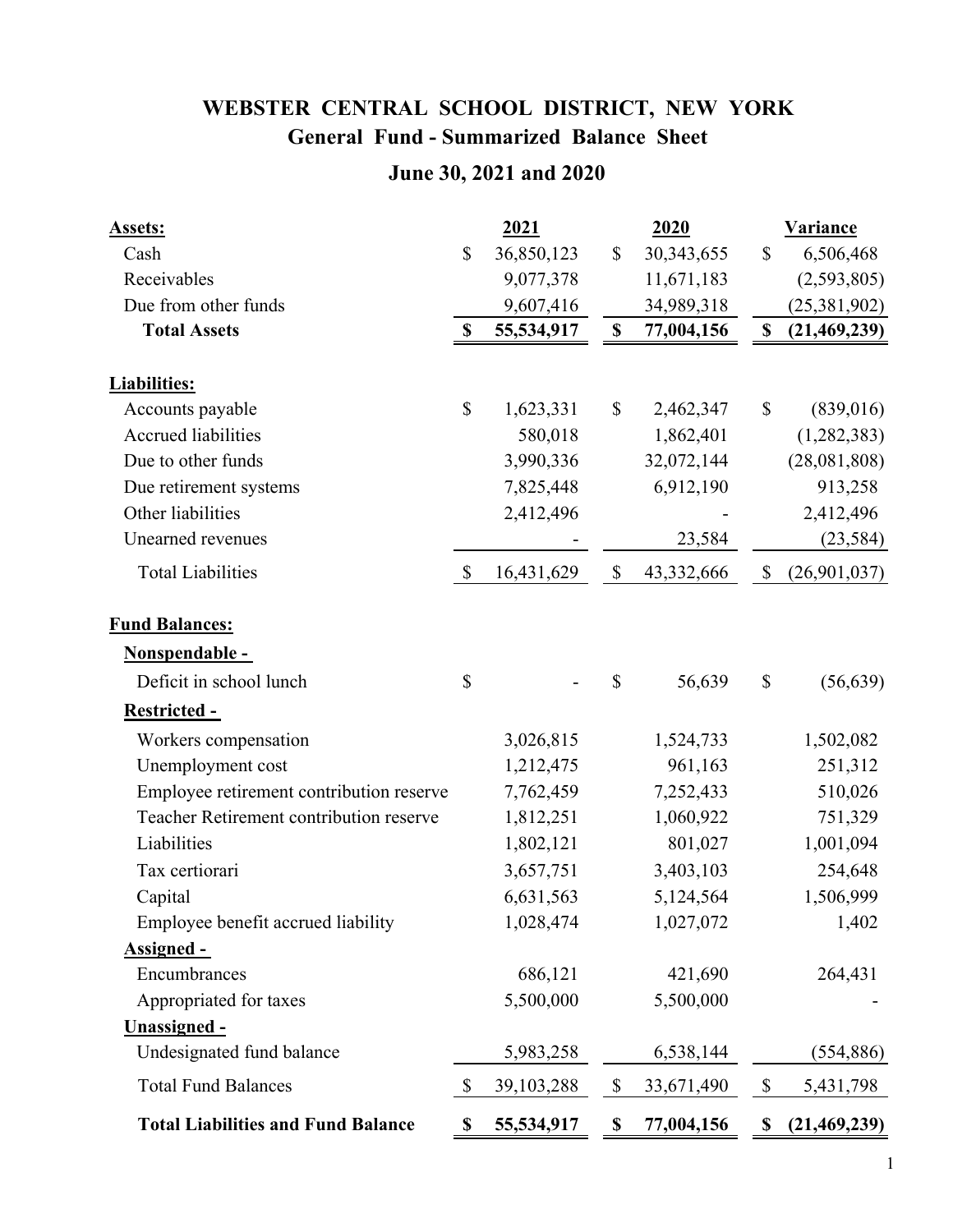#### **Reserve Analysis**

# **June 30, 2021**

|                                                                   | <b>Balance</b>  | Appropriated  |                | <b>Equity</b> |                 | <b>Balance</b> |          |              |
|-------------------------------------------------------------------|-----------------|---------------|----------------|---------------|-----------------|----------------|----------|--------------|
| <b>Type</b>                                                       | 07/01/20        | Revenue       | <b>Reserve</b> |               | <b>Transfer</b> |                | 06/30/21 |              |
| <b>General Fund -</b>                                             |                 |               |                |               |                 |                |          |              |
| <b>Available to help support operating expenses:</b>              |                 |               |                |               |                 |                |          |              |
| Employee retirement                                               | \$<br>7,252,433 | \$<br>10,026  | \$             |               | $\mathbb{S}$    | 500,000        | \$.      | 7,762,459    |
| Teachers retirement                                               | 1,060,922       | 1,329         |                |               |                 | 750,000        |          | 1,812,251    |
| Workers compensation                                              | 1,524,733       | 2,082         |                |               |                 | 1,500,000      |          | 3,026,815    |
| Unemployment                                                      | 961,163         | 1,312         |                |               |                 | 250,000        |          | 1,212,475    |
| Restricted for compensated absences due upon retirement:          |                 |               |                |               |                 |                |          |              |
| Employee benefit                                                  |                 |               |                |               |                 |                |          |              |
| accrued liability                                                 | 1,027,072       | 1,402         |                |               |                 |                |          | 1,028,474    |
| Restricted for capital purposes only (subject to voter approval): |                 |               |                |               |                 |                |          |              |
| 2017 Capital reserve                                              | 5,124,564       | 6,999         |                |               |                 | 1,500,000      |          | 6,631,563    |
| Restricted for uninsured losses, claims, or judgments:            |                 |               |                |               |                 |                |          |              |
| Liability                                                         | 801,027         | 1,094         |                |               |                 | 1,000,000      |          | 1,802,121    |
| Tax certiorari                                                    | 3,403,103       | 4,648         |                |               |                 | 250,000        |          | 3,657,751    |
| <b>Total General Fund</b>                                         | \$21,155,017    | \$<br>28,892  | \$             |               | \$              | 5,750,000      |          | \$26,933,909 |
| Debt Service Fund -                                               |                 |               |                |               |                 |                |          |              |
| Debt                                                              | 2,313,394       | \$<br>842,571 | \$             |               | \$              |                | \$       | 3,155,965    |

The District appropriated the following reserves:

| <b>General Fund -</b>                               | 2021-22   | 2020-21   |
|-----------------------------------------------------|-----------|-----------|
| Unemployment                                        | -         | 140,000   |
| Retirement contribution                             | 1,000,000 | 2,042,499 |
| <b>Total Appropriated Reserves</b>                  | 1,000,000 | 2,182,499 |
| Appropriated fund balance                           | 5,500,000 | 5,500,000 |
| <b>Total General Fund Fund Balance and Reserves</b> | 6,500,000 | 7,682,499 |
|                                                     |           |           |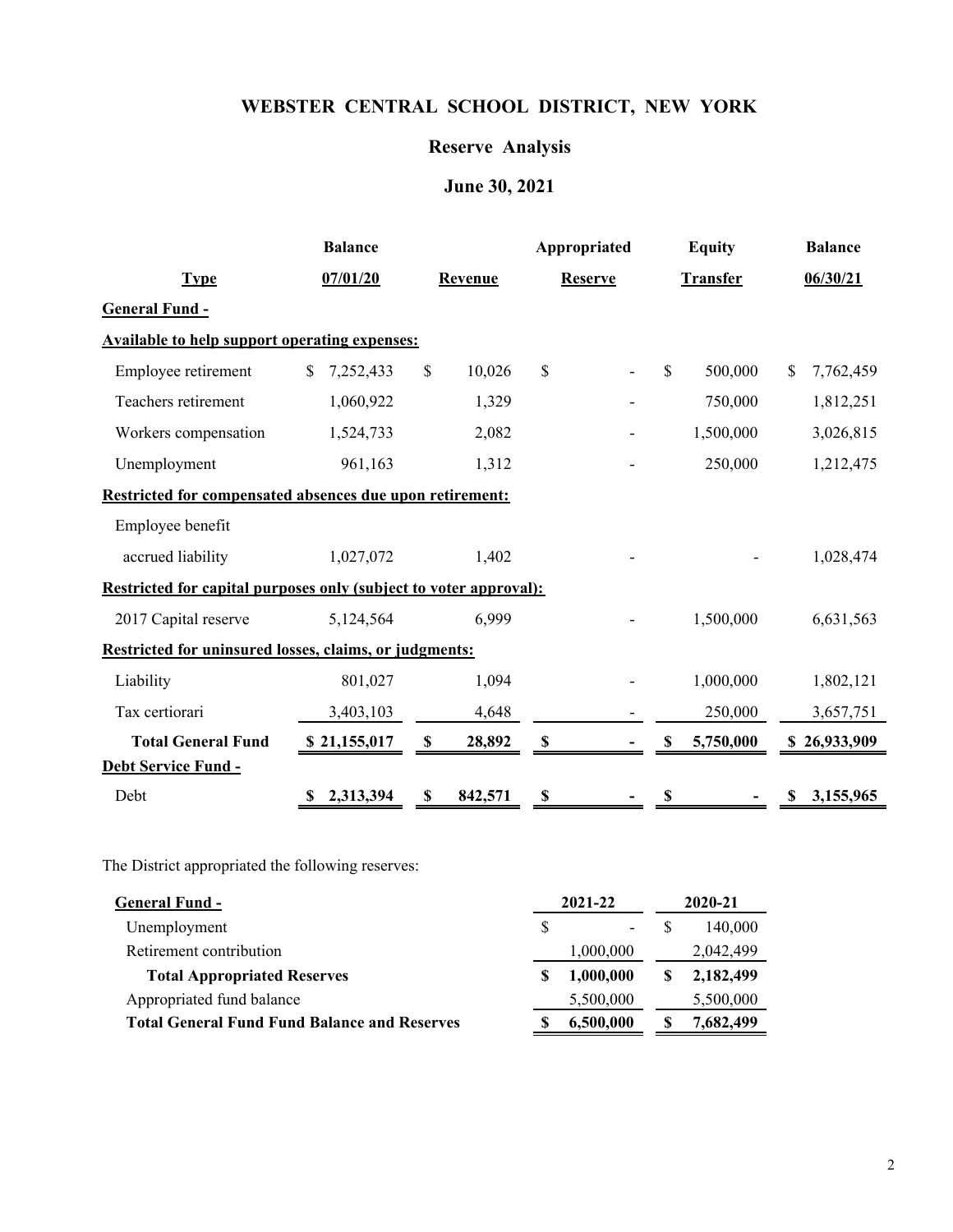### **General Fund - Revenue Summary**

### **For Years Ended June 30, 2021 and 2020**

|                                   | <b>Budget</b>    |                   |                 |
|-----------------------------------|------------------|-------------------|-----------------|
| <b>Year 2021:</b>                 | (Amended)        | Actual            | Variance        |
| Real property taxes and tax items | 112,342,837<br>S | 112,304,026<br>\$ | \$<br>(38, 811) |
| Non property taxes (sales)        | 7,350,000        | 9,293,408         | 1,943,408       |
| Charges for services              |                  | 259,702           | 259,702         |
| Use of money and property         | 465,000          | 228,191           | (236, 809)      |
| Sale of property and              |                  |                   |                 |
| compensation for loss             |                  | 13,255            | 13,255          |
| Miscellaneous                     | 1,725,000        | 1,452,712         | (272, 288)      |
| State sources                     | 53,713,540       | 53,890,610        | 177,070         |
| Federal sources                   |                  | 1,019,711         | 1,019,711       |
| <b>Total Year 2021</b>            | 175,596,377      | 178,461,615<br>S  | 2,865,238<br>S  |

| <b>Budget</b>     |                   |                                      |
|-------------------|-------------------|--------------------------------------|
| (Amended)         | Actual            | Variance                             |
| 108,418,590<br>\$ | 108,638,962<br>\$ | $\boldsymbol{\mathsf{S}}$<br>220,372 |
| 7,350,000         | 8,724,862         | 1,374,862                            |
| 440,000           | 621,564           | 181,564                              |
| 465,000           | 813,343           | 348,343                              |
|                   |                   |                                      |
|                   | 80,816            | 80,816                               |
| 1,285,000         | 1,206,318         | (78,682)                             |
| 52,053,183        | 54,612,779        | 2,559,596                            |
|                   | 483,855           | 483,855                              |
| 170,011,773       | 175,182,499<br>\$ | 5,170,726<br>S                       |
|                   |                   |                                      |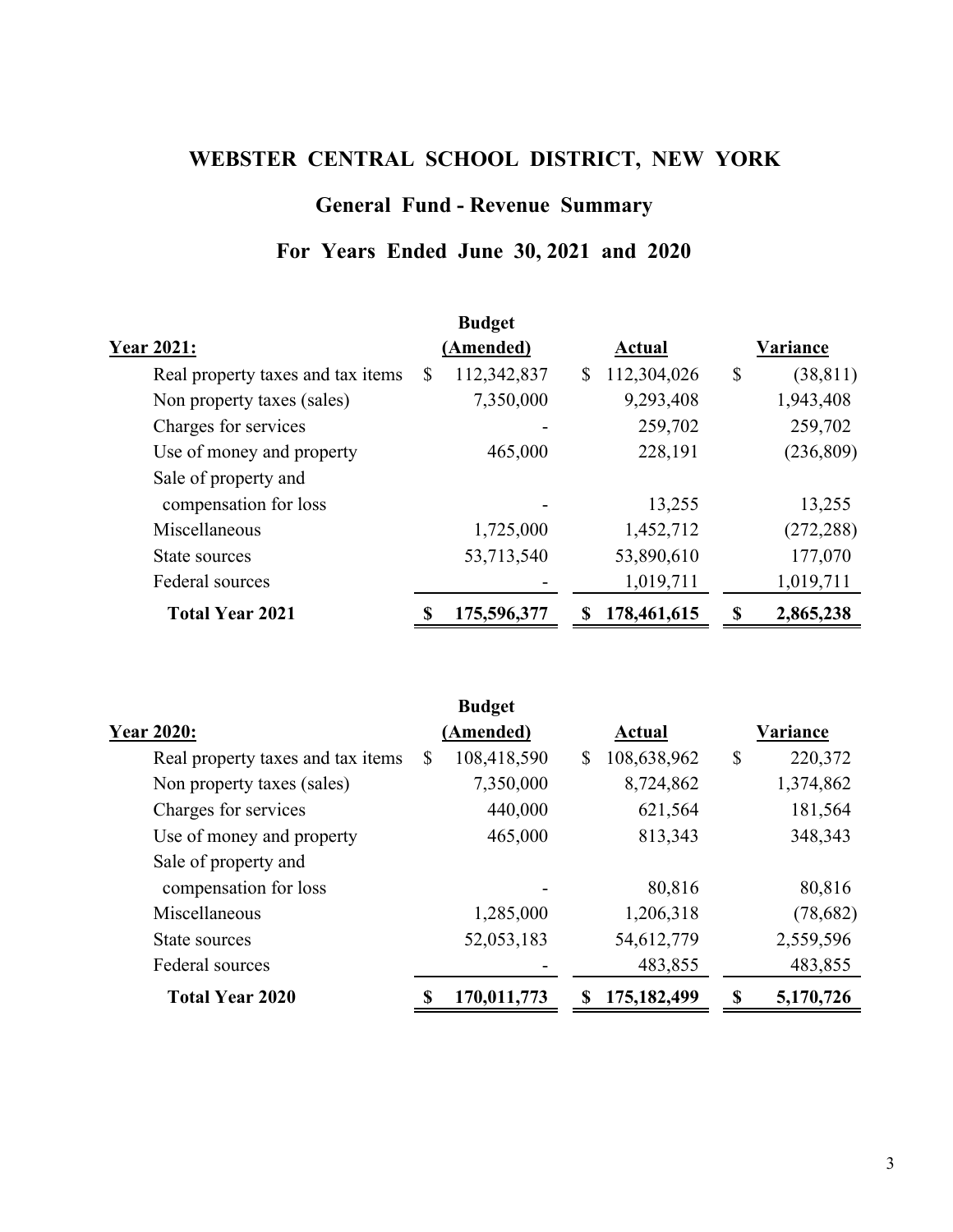### **General Fund - Expenditure Summary**

### **For Years Ended June 30, 2021 and 2020**

|                        |             |               |                           | <b>Actual</b>       |                           |                 |
|------------------------|-------------|---------------|---------------------------|---------------------|---------------------------|-----------------|
|                        |             | <b>Budget</b> |                           | With                |                           |                 |
| <b>Year 2021</b>       |             | (Amended)     |                           | <b>Encumbrances</b> |                           | <b>Variance</b> |
| General support        | \$          | 17,267,020    | \$                        | 14,063,070          | $\mathbb{S}$              | 3,203,950       |
| Instruction            |             | 97,486,053    |                           | 93,047,150          |                           | 4,438,903       |
| Transportation         |             | 8,811,899     |                           | 7,241,404           |                           | 1,570,495       |
| Community services     |             | 932,747       |                           | 696,945             |                           | 235,802         |
| <b>Benefits</b>        |             | 45,624,466    |                           | 45,607,701          |                           | 16,765          |
| Debt service           |             | 12,374,588    |                           | 12,262,415          |                           | 112,173         |
| Transfers              |             | 840,000       |                           | 797,253             |                           | 42,747          |
| <b>Total Year 2021</b> | $\mathbf S$ | 183, 336, 773 | $\boldsymbol{\mathsf{S}}$ | 173,715,938         | $\boldsymbol{\mathsf{S}}$ | 9,620,835       |
|                        |             |               |                           | <b>Actual</b>       |                           |                 |
|                        |             | <b>Budget</b> |                           | With                |                           |                 |
| <b>Year 2020</b>       |             | (Amended)     |                           | <b>Encumbrances</b> |                           | Variance        |
| General support        | \$          | 16,947,170    | \$                        | 14,833,423          | $\mathbb{S}$              | 2,113,747       |
| Instruction            |             | 95,422,714    |                           | 94,889,304          |                           | 533,410         |
| Transportation         |             | 8,046,558     |                           | 7,849,300           |                           | 197,258         |
| Community services     |             | 898,712       |                           | 709,389             |                           | 189,323         |
| <b>Benefits</b>        |             | 44,247,409    |                           | 42,336,241          |                           | 1,911,168       |
| Debt service           |             | 11,364,755    |                           | 11,237,013          |                           | 127,742         |
| Transfers              |             | 1,185,540     |                           | 1,185,540           |                           |                 |
| <b>Total Year 2020</b> | \$          | 178, 112, 858 | \$                        | 173,040,210         | \$                        | 5,072,648       |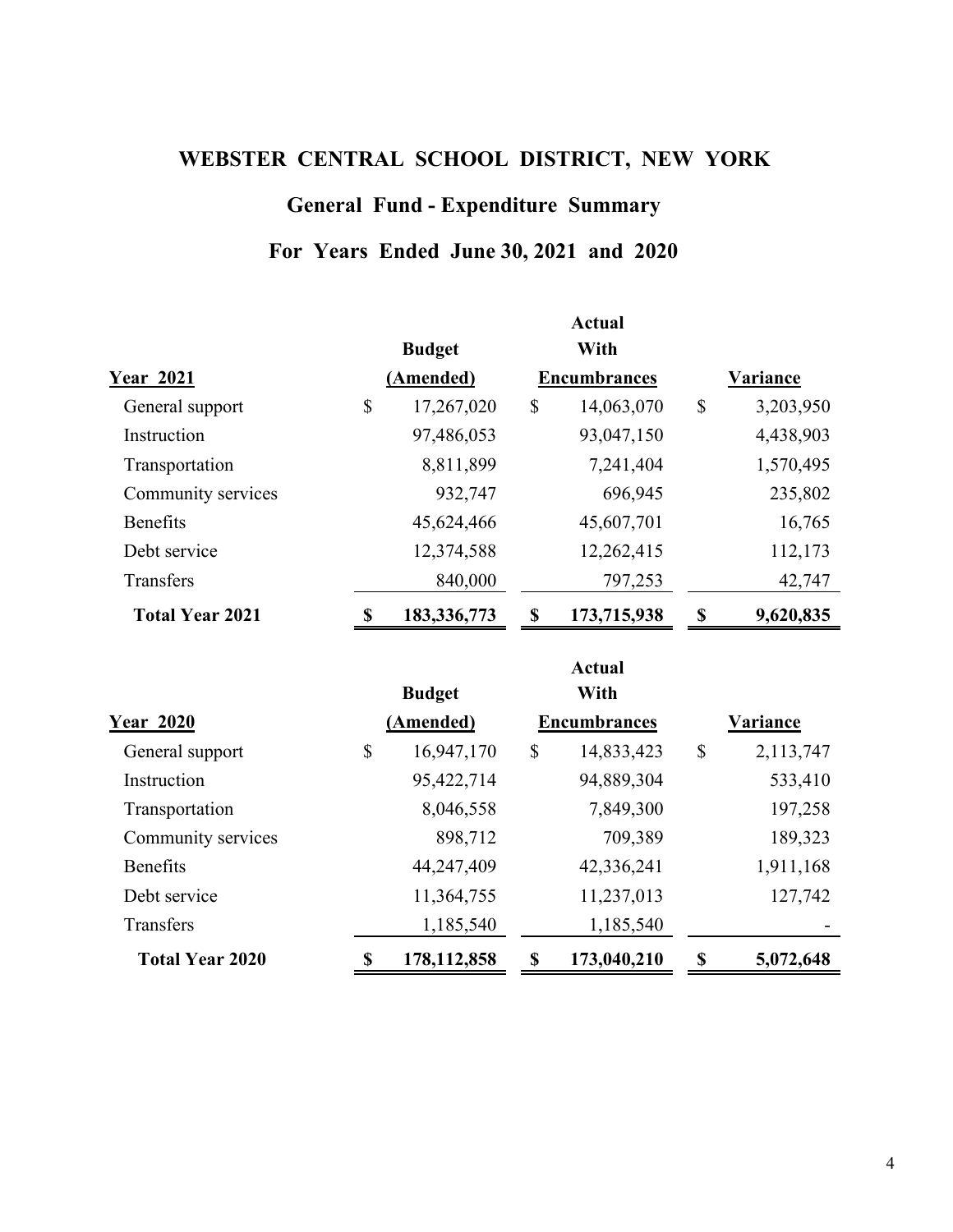## **Summary of Other Funds**

## **For Years Ended June 30, 2021 and 2020**

| <b>School Lunch</b>                   |                           | 2021           |                           | 2020           |
|---------------------------------------|---------------------------|----------------|---------------------------|----------------|
| Fund balance, beginning               | $\mathbb{S}$              | (56, 639)      | $\mathsf{\$}$             | 334,991        |
| Revenue in excess                     |                           |                |                           |                |
| of expenses                           |                           | 759,391        |                           | (641, 630)     |
| Transfers                             |                           |                |                           | 250,000        |
| Fund balance, ending                  | $\overline{\mathbb{S}}$   | 702,752        | $\overline{\mathbb{S}}$   | (56, 639)      |
| <b>Miscellaneous Special Aid</b>      |                           | 2021           |                           | 2020           |
| Fund balance, beginning               | \$                        | 272,159        | \$                        | 292,889        |
| Expenses in excess                    |                           |                |                           |                |
| of revenues                           |                           | (18, 831)      |                           | (20, 730)      |
| <b>Fund balance, ending</b>           | $\overline{\mathbb{S}}$   | 253,328        | $\boldsymbol{\mathsf{S}}$ | 272,159        |
| <b>Special Aid</b>                    |                           | 2021           |                           | 2020           |
| Fund balance, beginning               | \$                        | 79,273         | \$                        | 229,519        |
| Revenue in excess                     |                           |                |                           |                |
| of expenses                           |                           | (455,331)      |                           | (485, 786)     |
| Transfers                             |                           | 197,253        |                           | 335,540        |
| Fund balance, ending                  | $\boldsymbol{\mathsf{S}}$ | (178, 805)     | $\overline{\mathbb{S}}$   | 79,273         |
| <b>Debt Service</b>                   |                           | 2021           |                           | 2020           |
| Fund balance, beginning               | $\mathsf{\$}$             | 2,313,394      | \$                        | 2,106,246      |
| Earnings                              |                           | 5,836          |                           | 20,902         |
| Expenses                              |                           |                |                           | (3,314,570)    |
| Premium on obligations issued         |                           | 836,735        |                           | 3,601,492      |
| Payment to refunded bond escrow agent |                           |                |                           | (2,602,109)    |
| Proceeds from advanced refunding      |                           |                |                           | 2,501,433      |
| <b>Fund balance, ending</b>           | $\overline{\mathbb{S}}$   | 3,155,965      | $\overline{\mathbf{S}}$   | 2,313,394      |
| <b>Capital Projects</b>               |                           | 2021           |                           | 2020           |
| Fund balance, beginning               | \$                        | (24,063,625)   | \$                        | (13,905,736)   |
| Revenues                              |                           | 14,029         |                           | 131,154        |
| Expenses                              |                           | (23, 014, 944) |                           | (32, 501, 043) |
| Proceeds from obligations             |                           | 25,083,000     |                           | 18,087,000     |
| BANs redeemed from appropriations     |                           | 119,223        |                           | 3,525,000      |
| Transfer-in                           |                           | 600,000        |                           | 600,000        |
| <b>Fund balance, ending</b>           | $\overline{\mathbb{S}}$   | (21, 262, 317) | $\overline{\mathbf{S}}$   | (24,063,625)   |